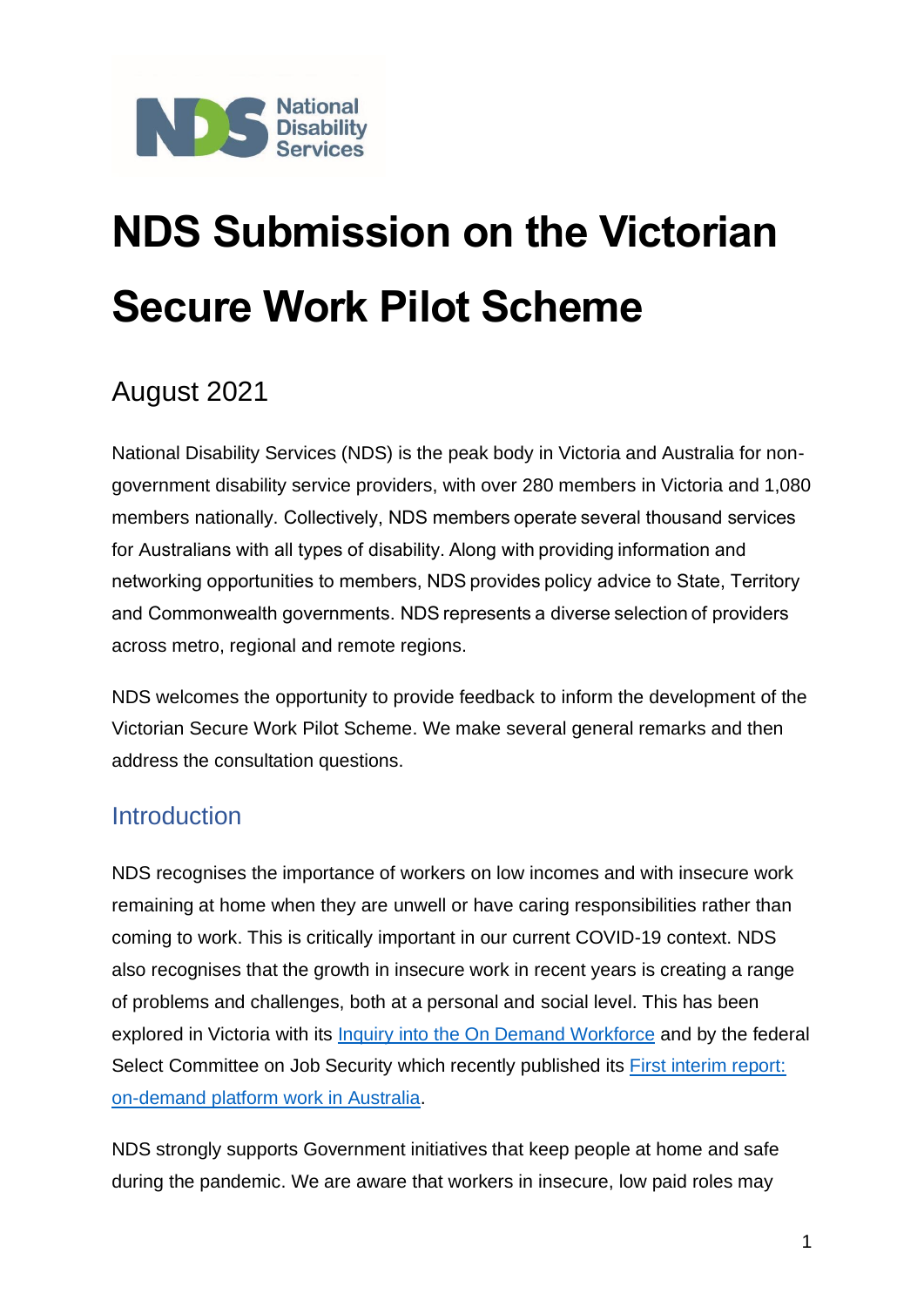require additional incentives to stay at home when unwell or caring for others. The recent JobKeeper payments were highly valued in the disability sector, in part due to their broad applicability, low administrative cost and support for the employeremployee connection. Another recent successful initiative targeting the workforce, was the jointly funded NDIS Victorian Disability Mobility Payments. This helped reduce the mobility of disability workers across residential disability houses. Elements of the Secure Work Pilot Scheme appear to be well suited to supporting low-income workers stay at home during the pandemic.

NDS recognises that the Secure Work Pilot is not designed as part of the COVID-19 response but attempts to ameliorate a problem associated with our growing insecure workforce. We are not convinced that the Pilot will be an effective strategy to do this. It will potentially be complex and cumbersome to administer, be imprecise in its targeting of workers, and potentially lead to unintended consequences. Beyond the duration of the pilot, NDS does not support any additional levies on employers, particularly disability services which are now largely funded by the national NDIS which will not adjust its prices to account for state specific additional costs.

The economic drivers creating insecure work in our economy are multiple and complex, and the impacts of insecure work are far reaching both at the individual and society level. We are aware that there have been several measures in recent years attempting to reduce the incidence of casual work in the economy. For example, changes enacted under the Fair Work Act encourage employers to reduce casual numbers by offering eligible Casuals conversion to Permanent Part Time by September 27 2021. We support such initiatives.

In the disability sector many employers have been working to reduce the proportion of casuals and have supported many staff to transition to permanent part time or full time roles. This has allowed the sector to develop a more skilled workforce able to deliver high quality supports. One driver of this trend in our sector is the widespread workforce shortages, and difficulties in attracting sufficient appropriately skilled workers. Savvy employers are trying to reduce their casual pool to support better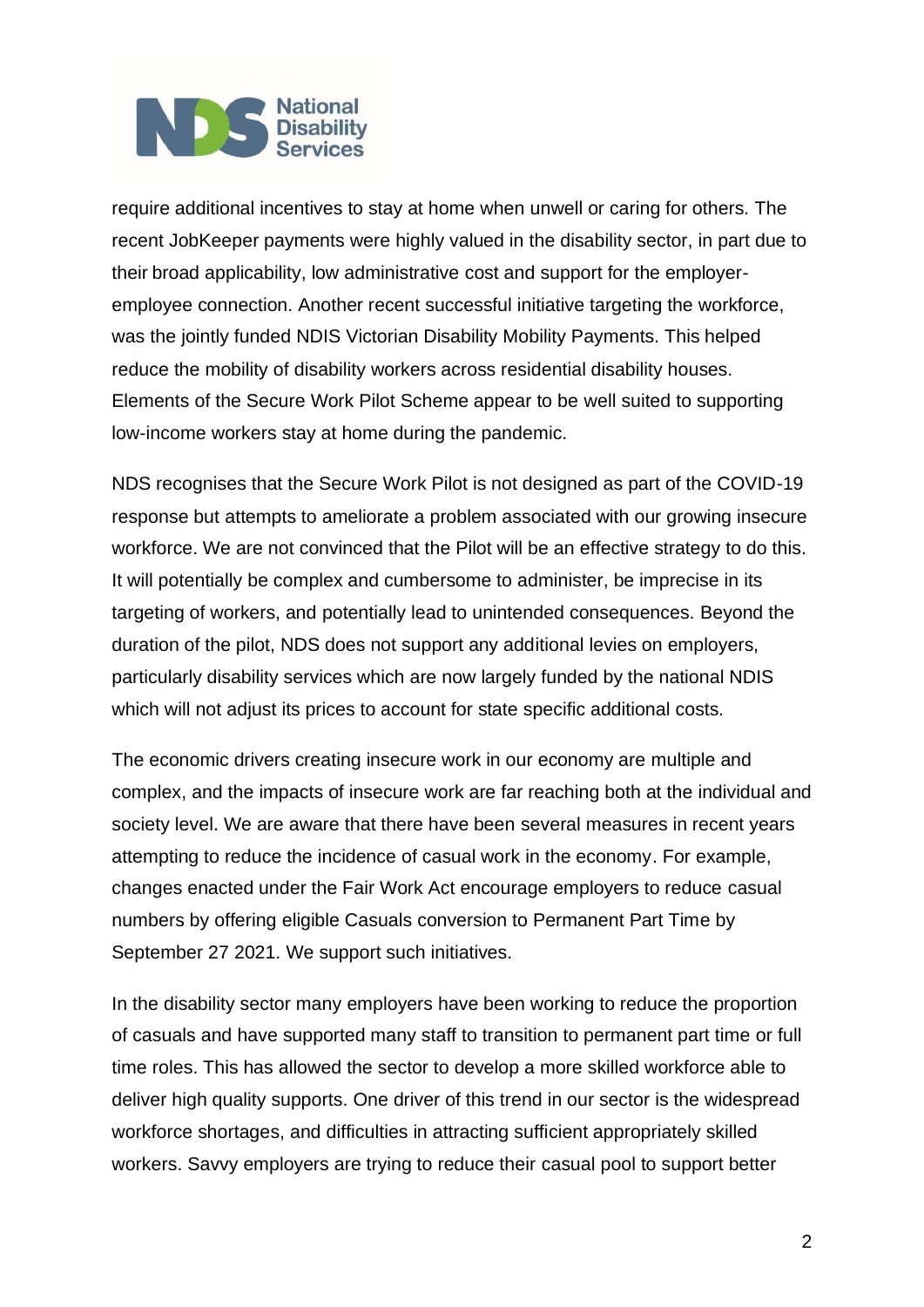staff retention. That said, casual and part time workers play a key role in disability and provide the high level of flexibility needed by individual NDIS participants. We are concerned that the Pilot could provide an incentive for disability workers to remain as casuals, and counter wider efforts to transition them to ongoing roles.

## Proposed levy

NDS does not support employers having to provide a levy to supplement this scheme, acknowledging that any such levy would commence beyond the life of the Pilot. Such a levy would essentially be a doubling of costs for employers. Workers who do not have paid leave entitlement are already provided compensation in lieu of leave entitlements, for example casual employees receive a 25 per cent loading in lieu of leave entitlements, this is 25 per cent more than their part-time and full-time counterparts for the same work being performed. Independent contractors are also compensated on hourly rates well above rates employees, in part to cover their leave costs.

Furthermore, most disability services are funded by NDIS, on a set of national prices which will not be varied to take account of jurisdiction specific additional costs.

### Leave versus pandemic support

Employees already have an extensive range of paid and unpaid leave entitlements which are clearly defined. Some individual providers as well as some modern awards and legislatures have put in place temporary or extended measures to include unpaid pandemic leave and other various extensions to leave, such as taking annual or long service leave at double time, half pay. These measures already impact employers. Employers also have many other leave types, paid and unpaid available, as well as a range of flexible working options. These are being offered already to support workers by employers without financial assistance under compressed economic conditions.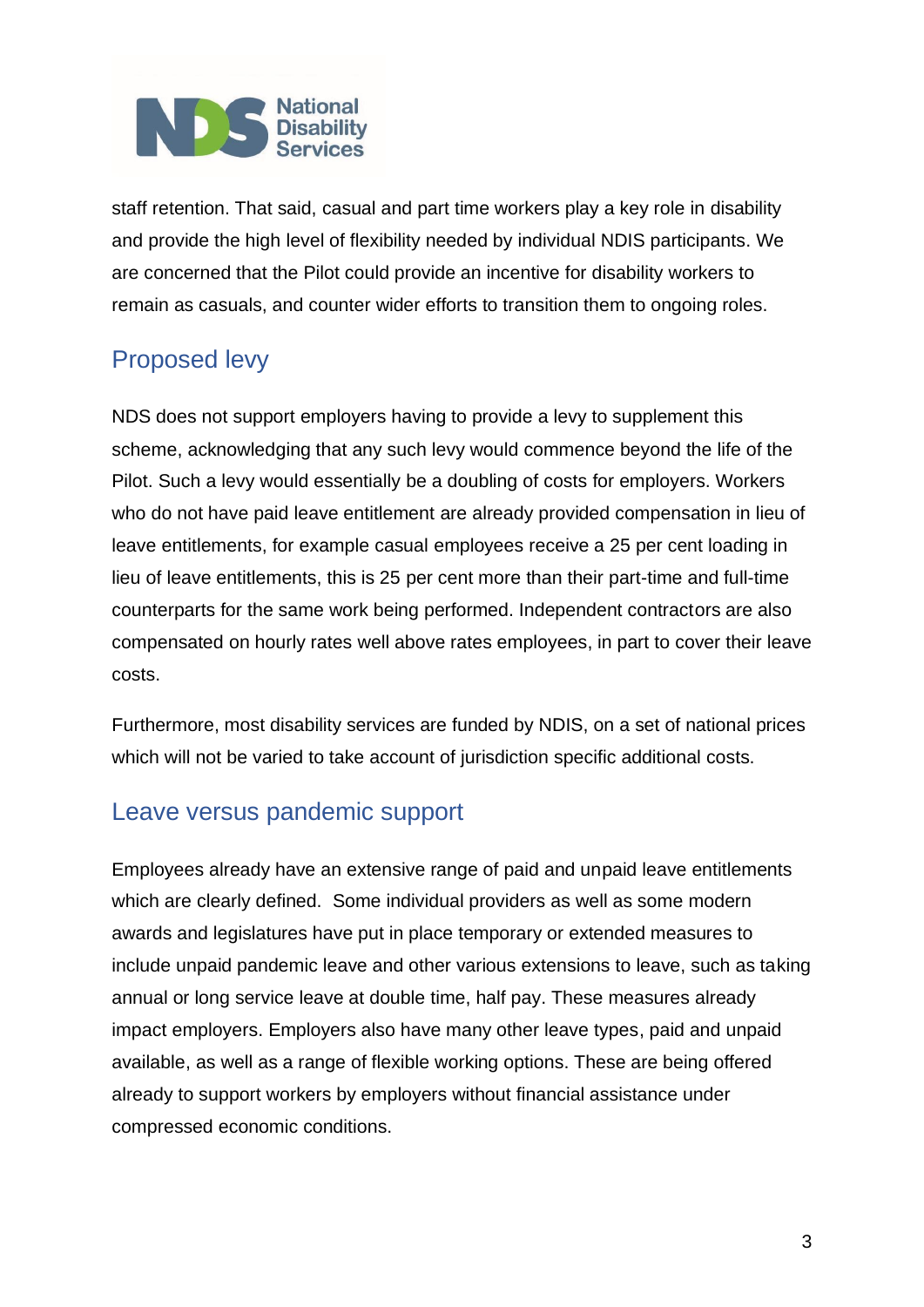

### Consultation Feedback

#### **1. What jobs and industries should be included in the Pilot?**

NDS has reservations about the disability sector participating in the pilot. It is possible that the Pilot may counter the efforts of disability employers to encourage workers to become permanent part time rather than casual. The disability sector already reports much higher rates of casualisation (34 per cent) (NDS Workforce Census 2020) than similar sectors such as aged care (14 per cent). This impacts on actual and perceived job security, and workforce retention (Department of Health Aged Care Workforce 2016).

Furthermore, we would not support a levy on employers following the pilot.

#### **2. What rules should be used to determine whether a worker is eligible?**

It is important that in the development of the Pilot, the government provide very simple and clear guidance on eligibility, which relies on easy to obtain data from workers.

#### **3. How should the number of days be calculated and made available to eligible workers?**

NDS recommends the Pilot lean on existing, well understood employment principles rather than create new definitions that may be confusing to workers.

NDS suggests a possible measure might be the income earnt over the proceeding four weeks or a 'less than 25 hours per week' approach might be considered. These types of eligibility examples could be framed on being closely aligned to when the absence occurs and as a result eligibility directly correlates to the impact of the lost income that will be or has been experienced. Measures of this nature might influence the worker's decision or not whether to continue working.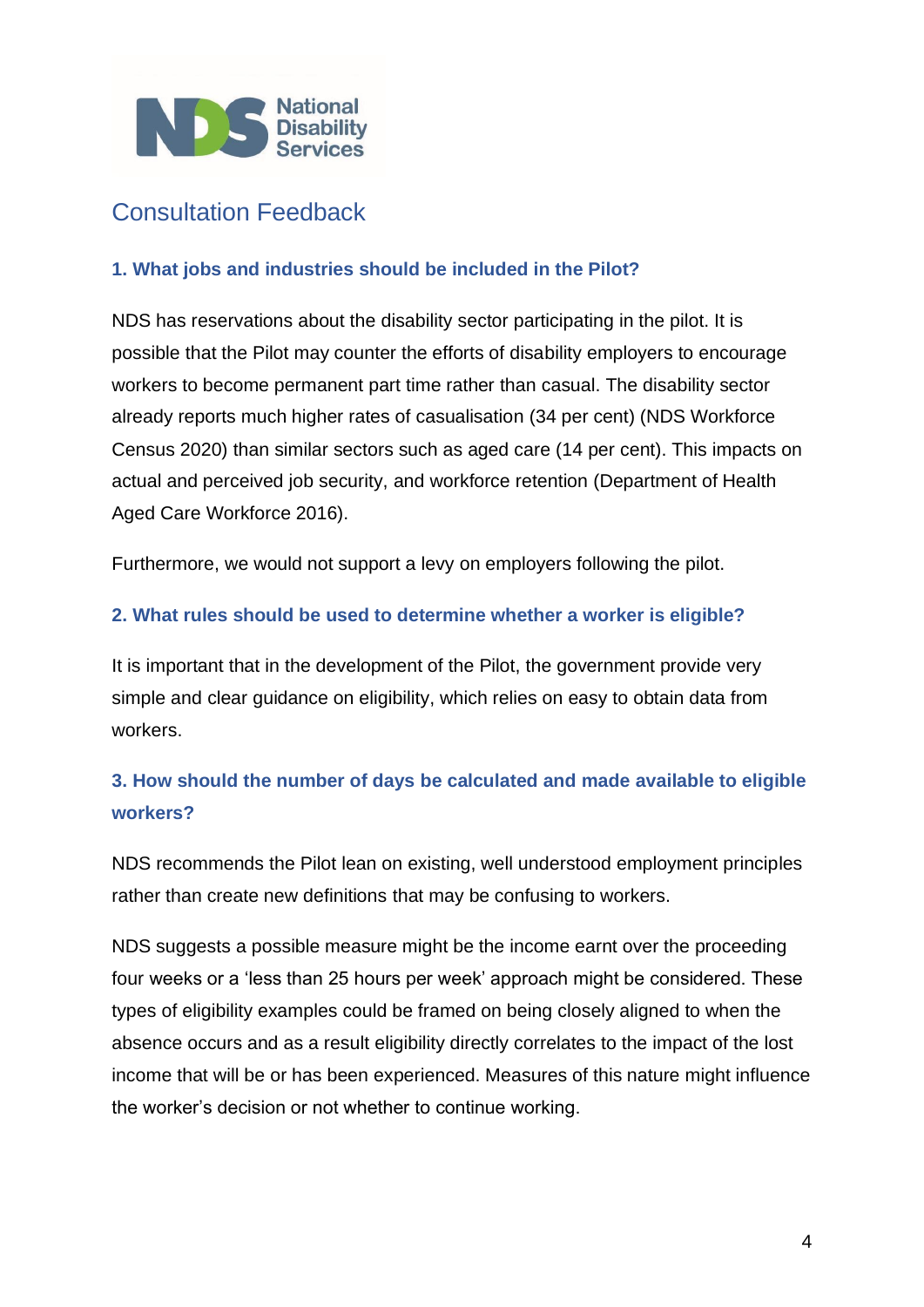The five days could be converted to hours based on a standard working day, each day comprising of the standard 7.6 hours resulting in the maximum number of hours claimable capped at 38 hours. Representing the entitlement in both days and hours hourly may be preferred offering flexibility, enabling workers who work non-standard hours, such as a 10 hour shift for example not being disadvantaged.

The Scheme reference to 7.5 hours per day or 37.5 per week as outlined in section 3 of the Consultation paper does not appear to align to any employment standard either at a State or Federal level. For example, the National Employment standards for personal/carers leave is based on a 7.6 hour day. This definition also assumes that vulnerable and disadvantaged workers are all casual or parttime and that these workers do not work a full day of 7.6 hours, nor does it take into consideration that some workers may work up to 10 or 12 ordinary hours in a day.

#### **4. Is how we define sick and carer's leave appropriate?**

NDS recommends that the proposed Pilot lean on existing well understood employment principles, and specifically, the Personal/Carers Leave provisions under the National Employment Standards. The intention of the program is to reduce workers presenting for work who may be ill or have caring responsibilities and this Leave definition covers the field in most aspects including family and domestic violence and mental health and wellbeing which NDS acknowledges has been significantly impacted by the COVID-19 pandemic.

#### **5. How should eligible workers access and receive payments?**

NDS is aware of the benefits of the recent JobKeeper Scheme, which paid additional payments to workers via their employers, and in doing so supported the existing employer-employee relationships. One positive aspect of the Scheme was its relatively light administrative burden.

NDS would generally support payments from initiatives such as the Secure Work Pilot going via employers but is concerned about any possible complex, costly and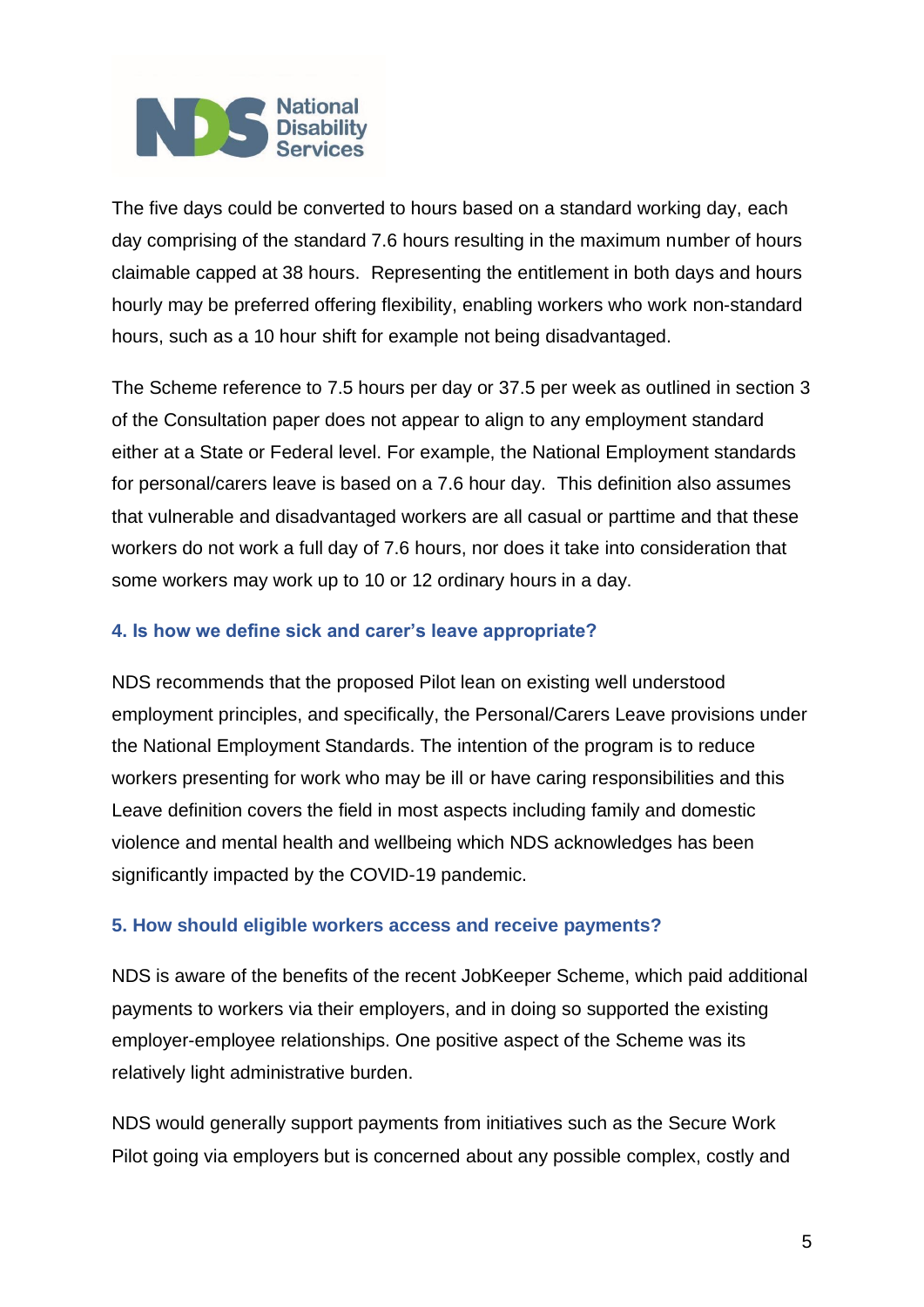administratively cumbersome requirements on employers. If the Pilot decided to direct funds via employers, it is recommended that there be funding to employers to administratively resource this function.

#### **6. What evidence should eligible workers provide to receive payment?**

Evidence for eligibility can be aligned to the evidence requirements prescribed in the Personal/Carers Leave provisions in the National Employment Standards to demonstrate illness or caring responsibilities which has broad meaning and understanding.

To evidence loss of earnings (the absence because of illness/caring responsibilities) either a roster from their employer and/or four weeks of payslips, or earnings immediately prior. Payslips provide evidence of not only patterns and number of hours worked but income being earnt.

NDS notes that evidence requirements for independent contractors/sole traders may be more difficult given they must raise invoices for the period not being worked and these are not always raised in a timely manner but similar evidence of income could be required.

#### **7. What worker protections need to be considered?**

General protections provisions under the Fair Work Act and other legislation, like anti-discrimination laws provide a wide range of protections. Workers already have rights to be absent in relation to illness and caring responsibilities. NDS supports the use of national existing safeguards rather than state specific requirements, as much as possible. Many of our members work across state boundaries.

Please contact Graeme West if you wish to discuss any of these points further.

Email: [graeme.west@nds.org.au](mailto:graeme.west@nds.org.au)

#### **Sarah Fordyce**